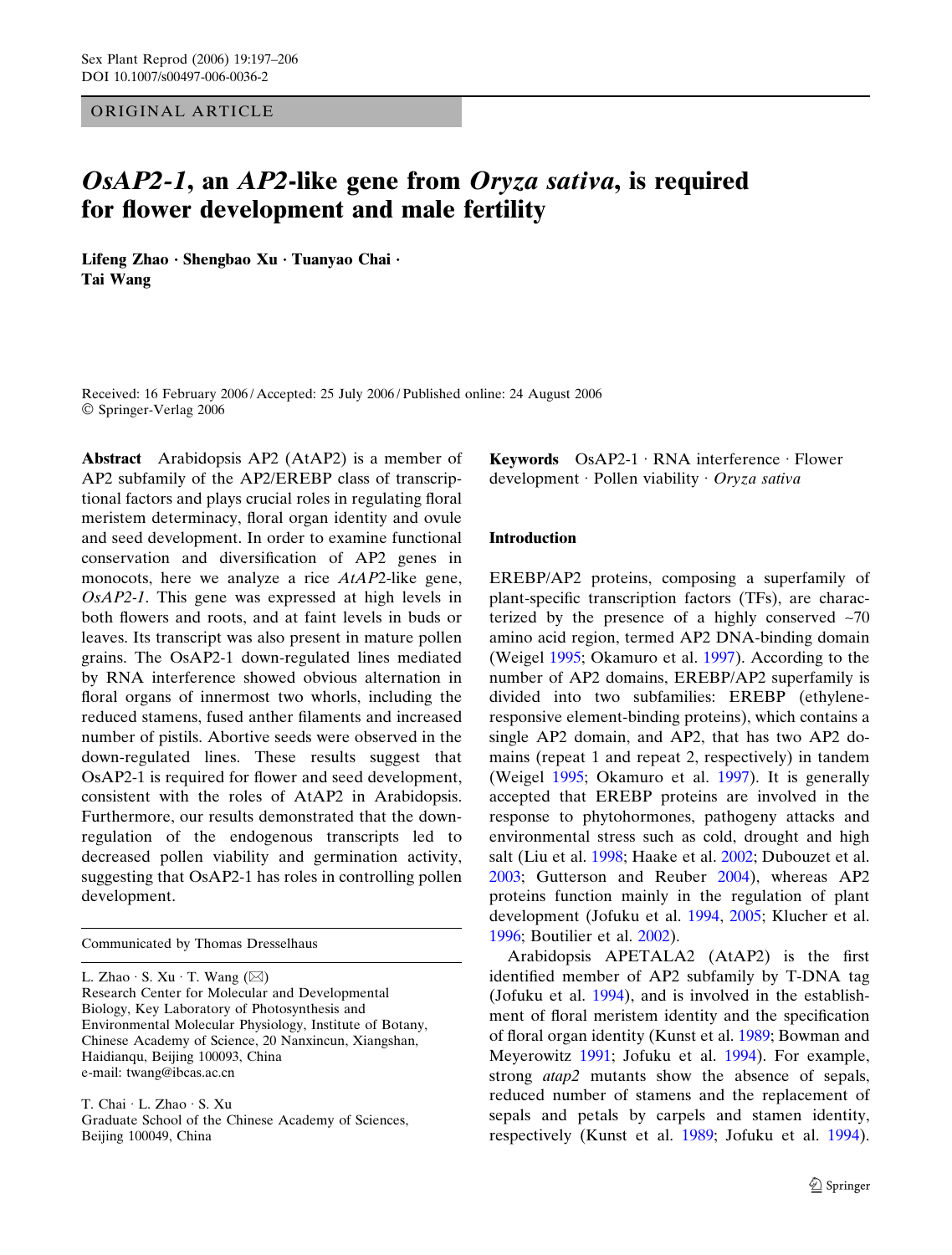<span id="page-1-0"></span>AtAP2 is also necessary for the normal development of ovules and seeds (Jofuku et al. [1994](#page-8-0)) and for the control of seed mass (Ohto et al. [2005;](#page-9-0) Jofuku et al. [2005\)](#page-8-0). Recent studies have identified numerous AtAP2-like proteins from dicots and monocot maize. Arabidopsis AINTEGUMENTA (AtANT), an AtAP2-like gene, is required for ovule and female gametophyte development (Klucher et al. [1996](#page-8-0); Elliott et al. [1996\)](#page-8-0). atant mutants also showed alteration in morphology and number of flower organs in the outer three whorls (Klucher et al. [1996;](#page-8-0) Elliott et al. [1996](#page-8-0)). More complete loss of floral organs occurred when atant mutation was combined with atap2 mutation, suggesting that the two genes share the function in initiating floral organ development (Klucher et al. [1996](#page-8-0); Elliott et al. [1996\)](#page-8-0). Moreover, AtANT regulates cell proliferation and organ growth by maintaining the meristematic competence of cells during organogenesis (Mizukami and Fischer [2000](#page-9-0)). BABY BOOM (BnBBM), an AtAP2 like gene from Brassica napus, plays a role in promoting cell proliferation and morphogenesis during embryogenesis (Boutilier et al. [2002\)](#page-8-0). ZmIDS1, the AtAP2-like gene from Zea mays, is required for the control of spikelet meristem fate (Chuck et al. [1998\)](#page-8-0). GLOSS15 (ZmGL15), another AtAP2-like gene from maize, is implicated in specification of leaf epidermal cell identity (Moose and Sisco [1996\)](#page-9-0). All these studies suggest that AP2 proteins should have a more global function besides the role in flower development. Further experiments for additional AP2 proteins from other model plants, such as rice, will be necessary for us to understand the importance of AP2 proteins in plant development.

Here we reported an *AtAP2*-like gene from rice, termed OsAP2-1. The down-regulation of endogenous OsAP2-1 transcripts mediated by RNA interference cause abnormal flower development and abortive seeds. Furthermore, the down-regulated lines showed the decreased pollen viability, which suggests that OsAP2-1 may be involved in pollen development.

#### Materials and methods

Plant materials and nuclear acid extraction

Rice plants (Oryza sativa L. japonica cv. Zhonghua 10) were grown under standard greenhouse conditions with a 12-h light/12-h dark period. Flowers were collected from flowering plants. Leaves were collected from 2-week-old seedlings. Roots and buds were harvested from seeds germinated on sterile-water-soaked filter papers. Total RNA was isolated with Trizol kit (Invitrogen) according to the manufacturer's protocol and treated with RNase-free DNase (Takara) to remove residual genomic DNA. Genomic DNA was extracted from young leaves by cetyltrimethyl ammonium bromide (CTAB) according to the method of Murray and Thompson ([1980\)](#page-9-0).

Isolation and sequence analysis of OsAP2-1 cDNA

To isolate OsAP2-1 cDNA, 5 µg of total RNA from rice roots was reversely transcribed into first-strand cDNAs using the ThermoScript kit (Invitrogen), and the first-strand cDNA was used as a template for PCR with *OSAP2-1* gene-specific primers P1 (5'-TCGTCT) CCTTCCTCCTCTTC-3') and P2 (5'-TCAGTTGCA CACACTGATC-3'). Purified PCR products were cloned into pGEM-T vector (Promega) and confirmed by sequencing.

Amino acid sequence similarity was determined with the BLAST program. Multiple sequence alignment was performed with the DNAMAN, version 4.0 (Lynnon Biosoft) using PAM series matrix, an open gap penalty of 10, an extend gap penalty of 0.05 and a divergent delay of 40%. Protein-sorting signals and localization sites were predicted with the PSORT program (http:// www.psort.nibb.ac.jp). Protein motifs were searched using the PPSEARCH (http://www.ebi.ac.uk) and PSI-/ PHI-BLAST (http://www.ncbi.nlm.nih.gov) programs.

RT-PCR analysis of OSAP2-1 mRNA accumulation

Five micrograms of total RNA extracted from different organs were reverse-transcribed into first-strand cDNAs, respectively. RT-PCR was performed in a 50  $\mu$ l mixture containing 1  $\mu$ l of first-strand cDNA, 10 pmol each of the gene-specific primers P1 and P2 (sequences described in above section),  $200 \mu M$ dNTPs,  $1 \times PCR$  buffer and  $2.5$  U DNA polymerase  $(5 \text{ U}/\mu\text{I}$ , Takara) for 30 cycles. The PCR products were separated on 1% agarose gels and photographed under UV. Rice tubulin mRNA (tubA) was used as a constitutive control (Ding et al. [2001\)](#page-8-0).

Construction of OsAP2-1 RNAi expression vector

In order to easily analyze the functions of a gene by RNA interference (RNAi) technique, we have constructed a RNAi tool vector pWTC605 derived from pCAMBIA1300 (CAMBIA), which contains a construct of 35S pro:MCS1:loop sequence:MCS2 (Zhang et al. [2006](#page-9-0)). An RNAi expression vector for a given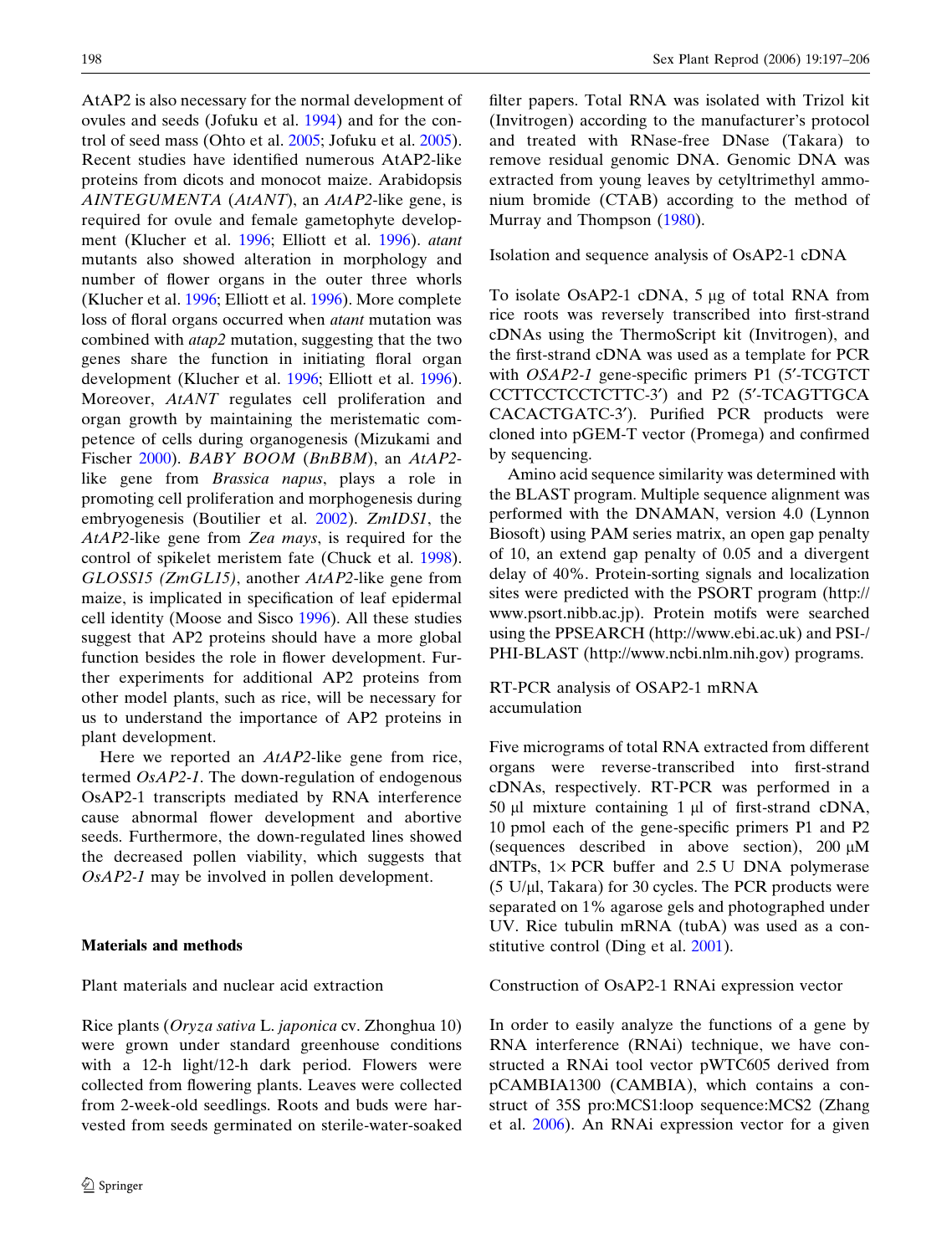gene can be constructed by inserting a cDNA fragment of the gene into MCS1 and MCS2 in sense and antisense orientations, respectively (Zhang et al. [2006\)](#page-9-0).

Here we constructed OsAP2-1 RNAi construct by inserting a 335 bp fragment spanning from nt 303 to 637 of OsAP2-1 cDNA into pWTC605. To do it, the cDNA fragment was first amplified using primer pair P3 (5¢-ACGGATCCTTGCTCCACTTCACTT CAGA-3¢, with an added *BamHI* site) and P4 (5'-CGGGTAC-CACCCAGGTAGAGGTACTTGTTC-3', with an added KpnI site), digested with the two restriction enzymes and ligased into pWTC605 in sense orientation. And then it was amplified by primers P5 (5'-ATTG GTTACCTTGCTCCACTTCACTTCAGA-3', with an added BestEII site) and P6 (5¢-ATGTCGACAC CCAGGTAGAGGTACTTGTTC-3', with an added SalI site), digested doubly with BestEII/SalI and ligased into the vector in antisense orientation.

The resulting RNAi construct, OsAP2-1i, was first introduced into Agrobacterium tumefaciens strain EHA105 and then into rice embryonic calli to generate RNAi plants according to the method described by Hiei et al. [\(1994](#page-8-0)).

#### Identification of transgenic plants

After embryonic calli were infected with A. tumefaciens EHA105 carrying OsAP2-1i and subsequently selected on a hygromycin (hyg)-selection medium, 20 independent  $T_0$  transformants generated from hygresistant independent calli were obtained and planted under standard growth conditions. Resistant plants were confirmed as OsAP2-1i lines using the following strategies: (1) PCR amplification of hyg phosphotransferase gene using the gene-specific primers P7 (5'-TGCT GCTCCATACAAGCCAACC-3') and P8 (5'-AAGA CC TGCCTGAAACCGAACT-3'), and (2) southern blotting examination of insertion of the transgene in these lines.

## Southern blot hybridization analysis

For examining the copy number of OsAP2-1 in rice genome, rice genomic DNA (20 µg for each digestion) was digested completely with either KpnI or SaII or SmaI or Xbal. The digested DNAs were subjected to electrophoresis on a 0.8% agarose gel and then blotted onto a Hybond  $N^+$  nylon membrane (Amersham Biosciences). Hybridization was carried out overnight at  $65^{\circ}$ C with a  $\alpha^{-32}$ P dCTP-labeled OsAP2-1 cDNA fragment (spanning nt 60–1,341 of the cDNA), which was labeled by a primer-a-genelabeling system according to the manufacturer's protocol (Promega).

For detecting insertion of the transgene in OsAP2-1i lines, Genomic DNA  $(20 \mu g)$  from each independent RNAi line was digested with Hind III. Hybridization was carried out overnight at 65 $\mathrm{^{\circ}C}$  with a 470-bp  $\alpha$ -<sup>32</sup>P dCTP-labeled DNA fragment of hygromycin phosphotransferase gene.

Each resulting membrane was washed twice in  $2 \times$  SSC, 0.5 $\times$  SDS, for 30 min each washing, and twice in  $0.1 \times$  SSC,  $0.1 \times$  SDS to suitable signals, and finally autographed at  $-80^{\circ}$ C.

Northern blot analysis of OsAP2-1 transcripts in OsAP2-1i lines

Thirty micrograms of total RNAs extracted from flowers of each of OsAP2-1i and wild-type plants was subjected to 1.5% agarose-formaldehyde gel separation and then transferred to Hybond- $N^+$  membranes (Amersham Biosciences). RNAs in the membrane were fixed by incubation at  $80^{\circ}$ C for 2 h. Hybridization was performed by a  $\alpha^{-32}P$  dCTP-labeled OsAP2-1 cDNA fragment (spanning nt 60–1,341 of the cDNA) at 65 °C. The resultant membrane was autographed for 2–3 days at –80 $^{\circ}$ C.

Pollen staining and in vitro germination

Mature pollen grains collected from OsAP2-1i lines as well as wild-type plants during flowering were employed for pollen viability examination by  $I_2-KI$  or triphenyltetrazolium chloride (TTC) (1% TTC in 50% sucrose) staining. These stained pollen grains were observed under the microscope (ZEISS AXIO-SKOP40).

In vitro germination experiments were conducted according to the method described by Wang et al. ([2000\)](#page-9-0). Briefly, the freshly collected pollen grains were immediately transferred into a germination medium (20% sucrose,  $10\%$  PEG4000,  $3 \text{ mM } Ca(\text{NO}_3)_2$ ,  $40 \text{ mg/l}$  $H_3BO_3$ , 3 mg/l VB1) and cultured for a given time at 28°C. The germinated pollen grains were counted from at least six independent observations for each line under the microscope.

## Results

OsAP2-1 is a member of AP2 group

Our analysis about the expression of 12 genes encoding deduced rice AtAP2-like proteins, which are predicted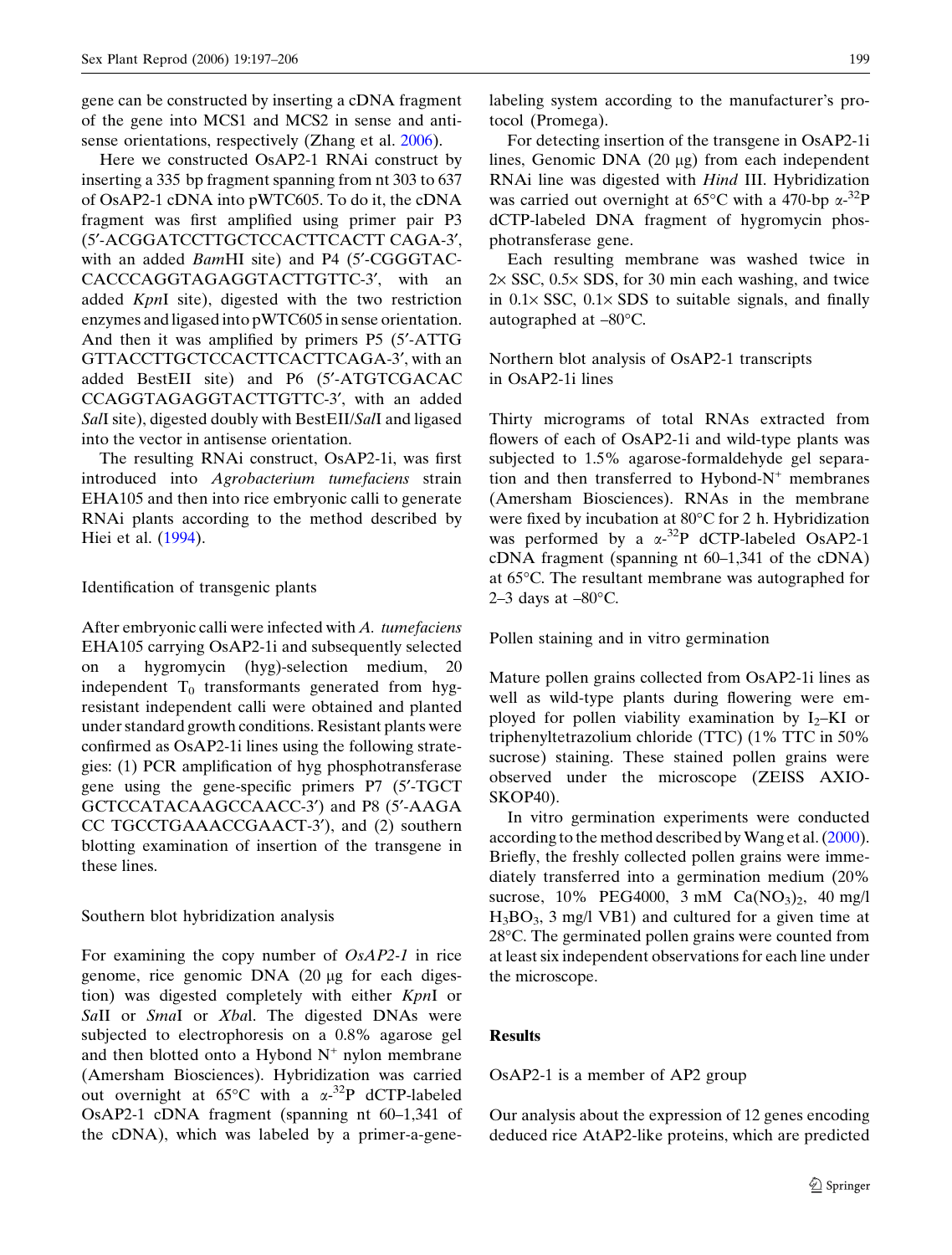<span id="page-3-0"></span>from TIGR rice genomic database (accession no. AC093088, AC104433, AC121363, AL732335, AP003573, AP004303, AP005300, AC103891, AP003313, AP004803, AL606446 and AC123525), has identified a gene that showed expression in flowers (data not shown). Genomic sequence of the gene came from BAC clone OSJNBa0056E15 (AC123525, chromosome 11). We further obtained its cDNA sequence by RT-PCR. The cDNA has an open reading frame (ORF) of 1,341 bp encoding a deduced polypeptide of 446 amino acids (accession no. AB247626), here designated as OsAP2- 1. The predicted protein has a calculated molecular mass of 49.6 kDa and a pI of 4.65 with relatively hydrophilic feature.

OsAP2-1 contains two AP2 domains in tandem (amino acids 79–147 and 183–243), spaced by a linker of 35 amino acids, at its central region. Besides, it has a serine-rich region of 29 amino acids (AA 5–33) and a bipartite nuclear-targeting sequence (KRRAR-PETDKSTGKAKRPKK) (AA 40–59) in the N-terminus, and a glutamine-rich region (AA 248–270) immediately downstream of the second AP2 domain. The serine- and glutamine-rich motifs in other transcriptional factors have been proposed as transcriptional activation domains (Jofuku et al. [1994](#page-8-0); Elliott et al. [1996](#page-8-0)).

A blast analysis in the present database using PSI-/ PHI-BLAST programme revealed that OsAP2-1 had sequence similarity with Arabidopsis ANT (AtANT, Klucher et al. [1996](#page-8-0); Elliott et al. [1996](#page-8-0)) and AP2 (AtAP2, Jofuku et al. [1994\)](#page-8-0), tobacco ANT (NtANTL, Rieu et al. [2005\)](#page-9-0), Brassica BBM (BnBBM, Boutilier et al. [2002\)](#page-8-0), and IDS1 and GL15 from Maize (ZmIDS1 and ZmGl15, Moose and Sisco [1996;](#page-9-0) Chuck et al. [1998\)](#page-8-0). The similarities are restricted to the AP2 domains and the linker between them (Fig. 1). Over

the region, OsAP2-1 displayed nearly 60% amino acid identity to AtANT, NtANT and BnBBM, otherwise about 40% to AtAP2, ZmIDS1 and ZmGL15. The two AP2 domains in OsAP2-1 both contain the 18 amino acid conserved core regions (Fig. 1), which in AtAP2 are proposed to participate in protein–protein interaction (Jofuku et al. [1994\)](#page-8-0). Furthermore, the key amino acids in the AP2 domains and the linker, which have been proved to be necessary for AtAP2 and AtANT function by mutation analysis (Jofuku et al. [1994](#page-8-0); Klucher et al. [1996](#page-8-0)), are invariable in OsAP2-1 (Fig. 1). All these results suggest that OsAP2-1 is a member of AP2 group. However, a marked difference between AP2 domains of these proteins is that an additional stretch of about 12 amino acids is present in the first AP2 domain of OsAP2-1, AtANT, NtANT and BnBBM, but not in that of AtAP2, ZmIDS1 and ZmGL15 (Fig. 1). In addition, we performed a phylogenetic analysis involving Clustal W alignments of the conserved AP2 domain sequences of these proteins. This result showed that OsAP2-1 tended to group with AtANT, NtANT and BnBBM, but not with AtAP2, ZmIDS1 and ZmGL15 (data not shown). These data indicate that OsAP2-1 is more closed to AtANT, NtANT and BBM proteins than to the others.

## OsAP2-1 is expressed preferentially in flowers and roots

In order to determine copy number of this gene in the rice genome, genomic DNA was digested to completion with either KpnI or SaII or SmaI or Xbal, which does not cut into the cDNA probe, and then subjected to Southern blot analysis. This cDNA probe only detected one band in each case (data not shown). This



Fig. 1 OsAP2-1 encodes a two AP2 domain proteins. A multiple alignment of the region spanning the two AP2 domains from OsAP2-1 (Oryza sativa, accession no. AB247626, this study), AtANT (Arabidopsis thaliana, accession no. U41339, Elliott et al. [1996](#page-8-0)), NtANT (Nicotiana tabacum, accession no. AY461432, Rieu et al. [2005\)](#page-9-0), BnBBM (Brassica napus, accession no. AF317906, Boutilier et al. [2002](#page-8-0)), AtAP2 (accession no. U12546, Jofuku et al. [1994\)](#page-8-0), ZmIDS1 (Zea mays, accession no. AF048900, Chuck et al. [1998](#page-8-0)) and ZmGL15 (accession no. AY714877, Moose and Sisco [1996](#page-9-0)). The first and second AP2 domains are underlined and doubly underlined, respectively. The 18 amino acid conserved core regions proposed to form a-helix in AtAP2 (Jofuku et al. [1994\)](#page-8-0) are shown with filled triangle. The amino acids identified by mutation to be required for AtAP2 (in AP2 domains) and AtANT (in the linker) function are highlighted with "\*"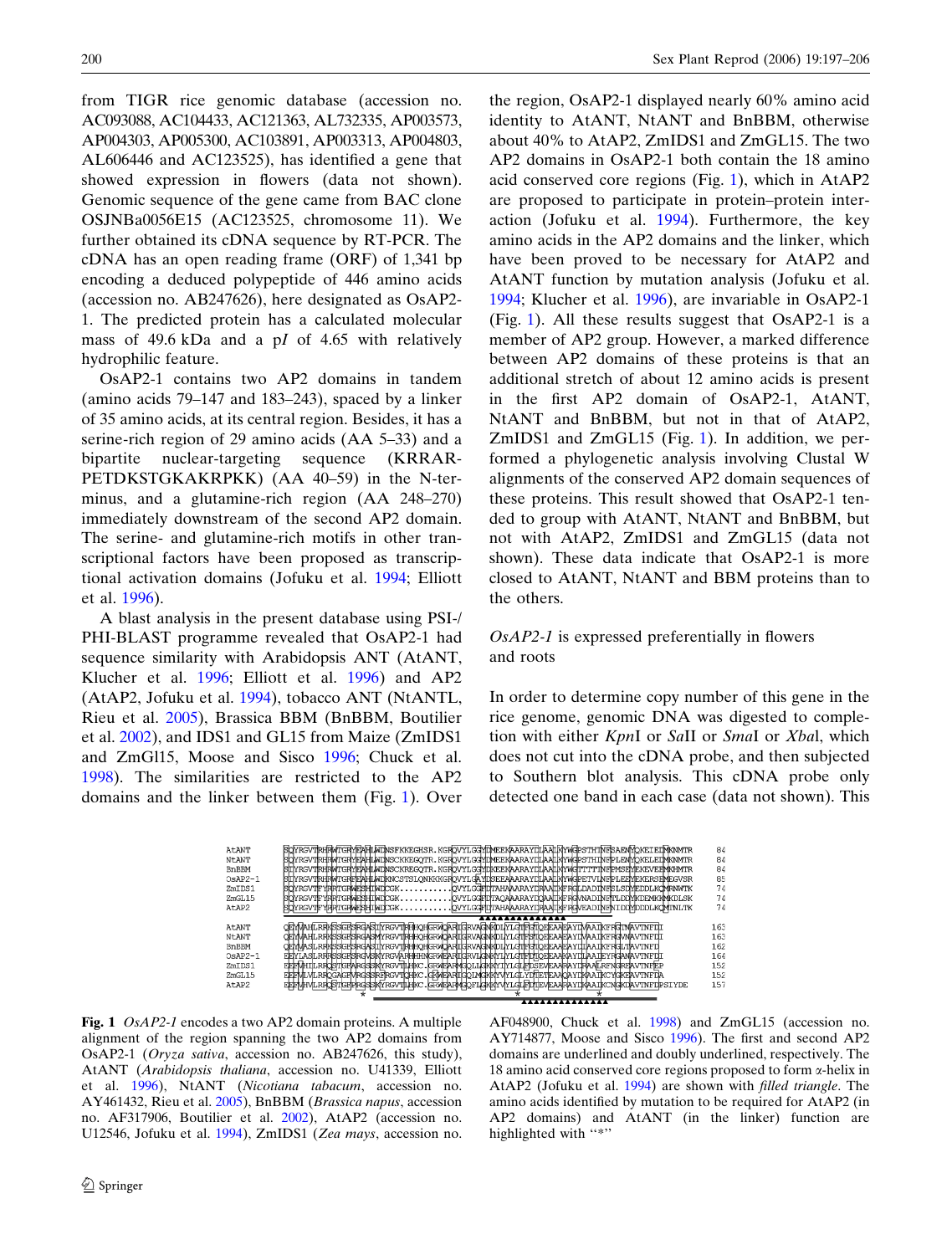<span id="page-4-0"></span>suggests that the gene is present in rice genome as a single copy gene.

Next, we analyzed the expression pattern of OsAP2- 1 using semiquantitative RT-PCR. As shown in Fig. 2a, OsAP2-1 transcripts were accumulated at high levels in flowers, where pollen mother cells in meiotic phase, and roots with faint signals in buds and leaves under the experimental conditions, suggesting its expression is restricted mainly to flowers and roots.

Moreover, we collected flowers, which were in uninucleate microspore stage (F1), bicellular pollen stage (F2) or tricellular pollen stage (F3) (Zhang et al. [2006\)](#page-9-0), and mature pollen grains (P), and examined the expression profiles of these genes in the developing of flowers and mature pollen grains. RT-PCR results showed that this gene was expressed in these flowers and mature pollen grains (Fig. 2b).

## Generation of OsAP2-1 RNAi transgenic plants

RNA interference (RNAi) can specifically and efficiently result in the degradation of endogenous target transcripts, and subsequent down-regulation of the target gene, so it is a convenient tool of reverse genetics to study gene functions (Chuang and Meye-



Fig. 2 Accumulation patterns of OsAP2-1 mRNA in different tissues, developing flowers and mature pollen grains. Semiquantitative RT-PCR analyses of OsAP2-1 mRNA accumulation were performed by use of the total RNAs extracted from these materials below. Constitutively expressed tubA and/or ribosome RNA were used as controls. a Accumulation patterns of OsAP2- 1 transcript in buds  $(B)$ , flowers  $(F)$  which were meiotic stage of male meiocytes, leaves  $(L)$  and roots  $(R)$ . **b** Expression profiles of the gene in developing flowers, which were in uninucleate microspore stage  $(F1)$ , bicellular pollen stage  $(F2)$  or tricellular pollen stage  $(F3)$ , and mature pollen grains  $(P)$ 

rowitz [2000](#page-8-0); Wesley et al. [2001](#page-9-0)). Therefore, RNAi was used to evaluate the function of OsAP2-1 in rice development. The RNAi construct, OsAP2-1i, was generated by inserting a 335-bp fragment spanning nt 303–637 of OsAP2-1 cDNA, with no similarity to the 11 other rice AtAP2-like genes, into pWTC605 in the sense and antisense orientations separated by a loop sequence (Fig. 3a, also see [Materials and methods](#page-1-0)). In OsAP2-1i, a CaMV35S promoter drove transcription of the sense:loop:antisense fusion sequence (Fig. 3a).



Fig. 3 OsAP2-1i lines contain down-regulated endogenous OsAP2-1 transcripts. a A schematic picture of OsAP2-1i constructed by inserting a 335 bp cDNA fragment of OsAP2-1 into pWTC605, an RNAi tool vector (Zhang et al. [2006](#page-9-0)), at sense and antisense orientations, respectively. b Examination of insertion of the transgene in the RNAi lines L2, L6, L9 and L20 by Southern blot hybridization.  $20 \mu$ g of genomic DNA extracted from the RNAi lines along with wild-type plants (WT) was separately digested with HindIII. Hybridization was carried out overnight at 65°C with an  $\alpha$ -<sup>32</sup>P dCTP-labeled 470-bp DNA fragment of hygromycin phosphotransferase gene. c Northern blot analysis of OsAP2-1 mRNA in L2, L6, L9 and L20, as well as WT by use of an OsAP2-1 cDNA probe. 28S and 18S RNAs were used as constitutive controls. Quantification of mRNA levels (ratios of normalized data for transgenic lines vs WT) is listed below the picture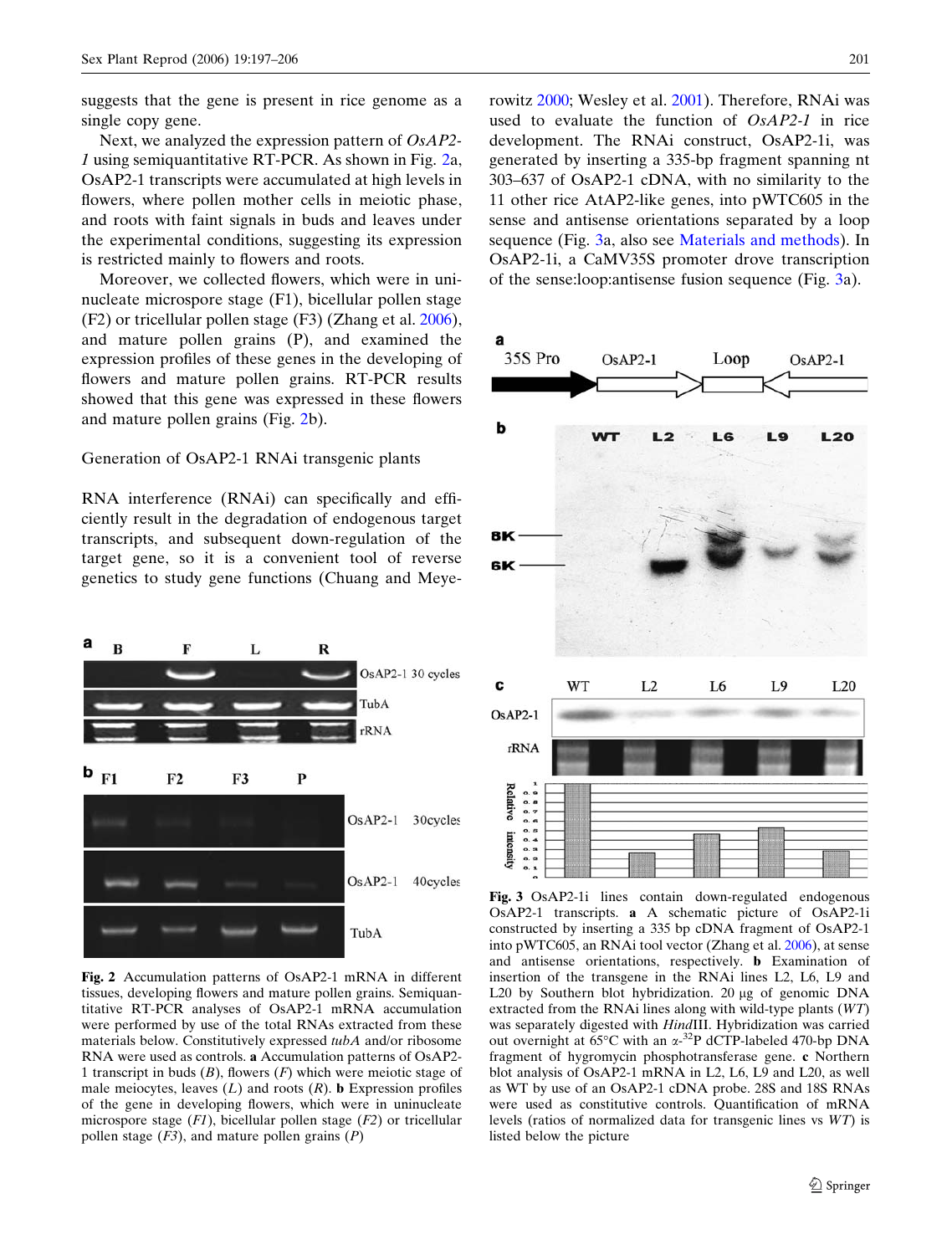<span id="page-5-0"></span>After embryonic calli were infected with A. tumefaciens EHA105 carrying OsAP2-1i and subsequently selected on the hygromycin (Hyg)-selection medium, independent transformed plants generated from Hygresistant independent calli were planted under standard growth conditions. From these plants, we identified 20 transgenic lines, and each of them contained the insertion of the RNAi construct in the genome, using PCR examination with the Hyg selectable marker gene-specific primer pairs (see [Materials and methods\)](#page-1-0). Compared with wild-type plants, which had a >95% seed-setting rate, all the 20 lines had a heavily decreased seed-setting rate (ranging from 10 to 60%). Aberrant flower organs were also observed in these lines. The phenotypes of decreased seed production and aberrant flower development in each line were stable in their regenerated plants from T0 stalks and T1 plants. These results suggest that OsAP2-1 is involved in rice flower development and fertility. T1 plants of 4 (L2, L6, L9 and L20) of the transgenic lines were used for further experiments below.

We examined the insertion copy number of the transgene in L2, L6, L9 and L20 by Southern blotting with a <sup>32</sup>P-labeled DNA fragment of the Hyg selectable marker gene of the RNAi construct. Wild-type plants were used as a control. As shown in Fig. [3](#page-4-0)b, two insertions were detected in L6 and L20, one in L2 and L9, and none in the wild-type control. We found no relation between the insertion number of the transgene and the aberrant phenotypes (Table 1). The uncertainty reflects significant variation of the transgene expression level, which may be affected by many factors, including integration sites and rearrangement (Kohli et al. [2003\)](#page-8-0).

## Endogenous OsAP2-1 transcripts are severely down-regulated in the transgenic lines

To investigate whether the OsAP2-1 transcripts were down-regulated in the transgenic lines, endogenous OsAP2-1 transcripts were determined by Northern blot hybridization with RNAs prepared from the flowers of L2, L6, L9 and L20, as well as the wild-type plants, with rRNA as a control to indicate that equal amount of RNAs were loaded in the Northern blot experiments. Compared with the wild-type plants, all the 4 lines contained greatly down-regulated OsAP2-1 transcripts. The normalized data showed that the transcript in L2, L6, L9 and L20 were decreased by 74, 54, 47 and 72%, respectively, as compared with that of the wild-type plants (Fig. [3c](#page-4-0)). The result indicates that the integration of the RNAi construct in genomes of these lines severely down-regulated endogenous OsAP2-1 transcripts.

## Down-regulation of OsAP2-1 results in aberrant flowers

The flowers from wild-type plants have one pistil with two separate stigmas, six stamens, a pair of lodicules, one palea, one lemma and a pair of glumes (Fig. [4a](#page-6-0)). Compared with wild-type plants, OsAP2-1 down-regulated lines showed abnormal flower organ development (Fig. [4b](#page-6-0)–f). A quantitative analysis revealed that on average 35% of flowers in these down-regulated lines had aberrant floral organs. These aberrant flowers showed variable phenotypes. Mostly obvious phenotypes observed in the down-regulated lines were alteration in stamens and pistils, including fewer stamens (Fig. [4b](#page-6-0)–f), additional pistil (Fig. [4e](#page-6-0)) or additional stigma (Fig. [4b](#page-6-0), f). The number of stamens was reduced from six in wild-type flowers to five, four, or even two (Fig. [4](#page-6-0)b–f) in the mutant flowers. In addition, abnormal stamens that had one anther filament and two separate anthers (Fig. [4](#page-6-0)b–d) were often seen, suggesting a fusion of filaments from two stamens. In some severely affected flowers, lemma-like structure (Fig. [4e](#page-6-0)) or palea-like glume (Fig. [4f](#page-6-0)) was observed. In contrast to OsAP2-1 down-regulated lines, the lines overexpressing OsAP2-1 displayed an increase in the number of stamens (data not shown). These results suggest that OsAP2-1 may be involved in the development of floral organs, specifically of stamens.

## OsAP2-1 down-regulated lines display decreased pollen fertility

Since pollen is a key regulator of successful fertilization in sexual plants, we compared the pollen viability of OsAP2-1 down-regulated lines (data only shown for L2) with wild-type control by  $I_2$ –KI and TTC (2,3,5-triphe-

Table 1 Seed-setting rate of OsAP2-1i lines L2, L6, L9 and L20, as well as wild-type plants (WT) by self-pollination (T1)

|                              | WТ               |                  | L6               | L9               | L20              |
|------------------------------|------------------|------------------|------------------|------------------|------------------|
| Seed-setting rate $(\% )$    | $90.25 \pm 0.22$ | $52.33 \pm 8.89$ | $49.62 \pm 5.15$ | $43.71 \pm 7.85$ | $69.89 \pm 7.36$ |
| Fertilized ovaries $(\% )^a$ | $94.13 \pm 0.96$ | $74.23 \pm 3.24$ | $79.74 \pm 8.01$ | $74.03 \pm 5.00$ | $86.50 \pm 4.69$ |
| Abortive seeds $(\% )$       | 3.88             | 21.90            | 30.12            | 30.32            | 16.61            |

Estimated by fully developed seeds and abortive seeds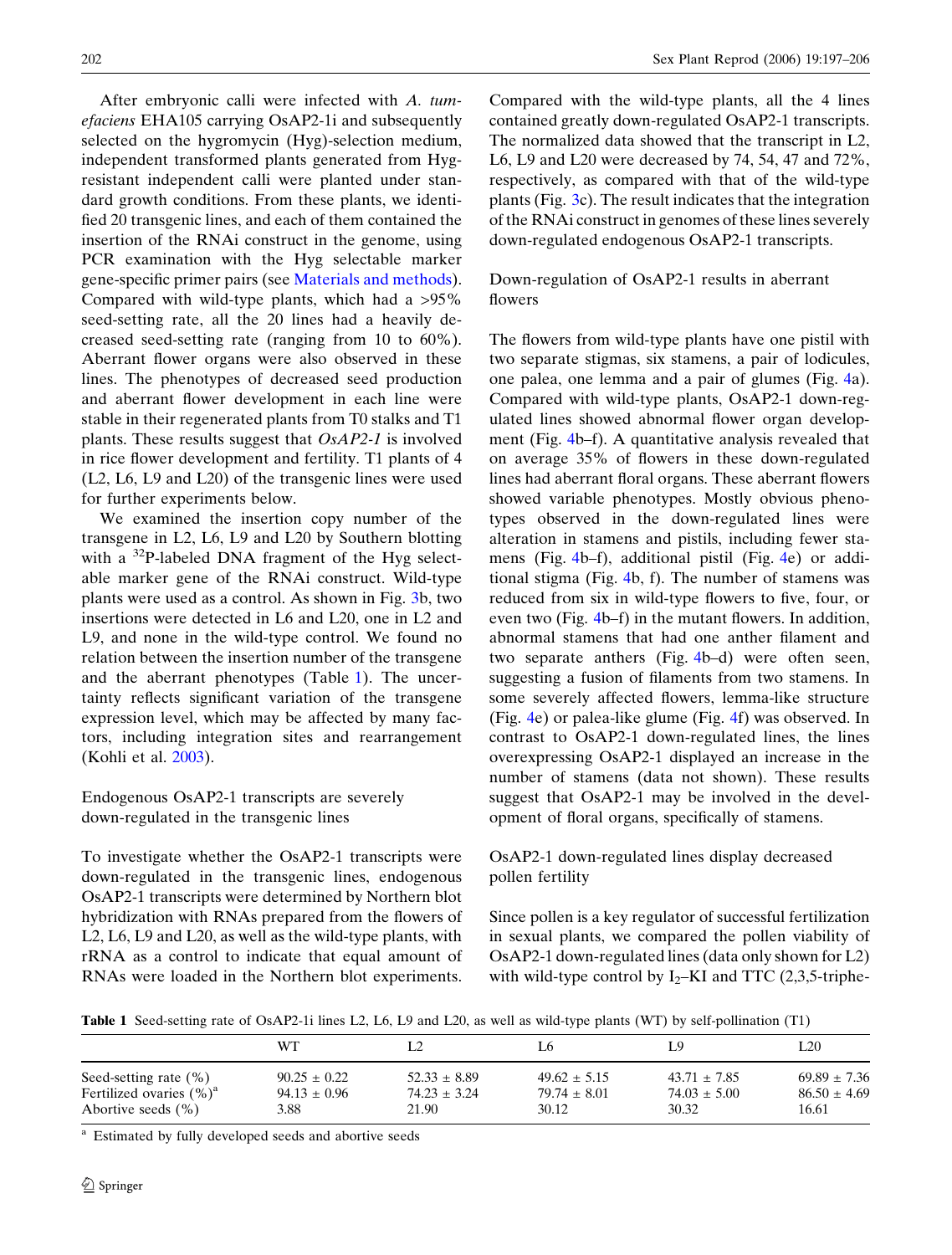Fig. 4 Aberrant floral organs in OsAP2-1i lines. a A flower from wild-type plants, which has six stamens and one pistil with two separate stigmas, a pair of lodicules, one palea, one lemma and a pair of glumes. b A flower from the RNAi lines, showing fused anther filaments (arrow) and additional stigmas (arrowhead). c A flower from the RNAi lines, showing fewer stamens with fused anther filaments (arrow). d A flower from the RNAi lines, showing fused anther filaments (arrow) and transformation in shape of paleae and lemma  $(\cdot \times)$ . e A flower from the RNAi lines, showing fewer stamens, increased pistils (filled star) and additional lemma-like structure (star). f A flower from the RNAi lines, showing fewer stamens, additional stigmas (arrowhead) and paleae-like glumes (square). Scale bar in  $\mathbf{a} = 1$  mm for a–f. g glume; le lemma; p paleae; L lodicules; ps pistil; s stamen

<span id="page-6-0"></span>

nyltetrazolium chloride) staining, and in vitro germination experiments (Fig. [5\)](#page-7-0).

In an I<sub>2</sub>–KI staining assay,  $\sim$ 98% of pollen grains  $(n = 537)$  from the wild-type control were round and had a uniform size, with a dark blue-black reaction (Fig. [5a](#page-7-0)). Pollen grains of the down-regulated lines had a similar I<sub>2</sub>–KI staining reaction (96%,  $n = 560$ ) and morphological characterization (Fig. [5b](#page-7-0)), suggesting down-regulation of OsAP2-1 may not affect early development of pollen. Furthermore, in TTC staining, where TTC can be reduced to a red product by NADPH from the redox reaction of respiration metabolism occurring in viable pollen grains when they are in a rehydration environment, only ~43% of pollen grains  $(n = 932)$  from L2 was found to be "viable" (red) and the others are ''nonviable'' (yellow) (Fig. [5d](#page-7-0)), and a similar situation was observed in L9, whereas ~90% of pollen grains ( $n = 1,743$ ) were viable in the wild-type (Fig. [5](#page-7-0)c).

Finally, we checked in vitro germination activity of mature pollen grains from the RNAi lines as well as wild-type plants. Under the in vitro germination condition, 75% ( $n = 610$ ) of mature pollen grains from the wild-type plants germinated (Fig. [5](#page-7-0)e), whereas only 22% ( $n = 660$ ) of mature pollen grains germinated in the RNAi lines (Fig. [5](#page-7-0)f). This indicated that OsAP2-1 deficiency affected pollen viability.

OsAP2-1 down-regulated lines displays aborted seeds

When examining the seed-setting rate of the downregulated lines and wild-type plants, we found a high proportion of abortive seeds in the RNAi lines (ranging 16–30% in examined the four lines) (Table [1\)](#page-5-0), which had less than half the size of fully developed seeds and appeared shrunken at mature and dehydrate stage of seeds. This indicated that the seed development in the RNAi lines was disrupted. Under the same growth condition, wild-type plants only had 3.88% of abortive seeds. The result demonstrated that OsAP2-1 is required for normal development of seeds in rice.

## **Discussion**

OsAP2-1 encodes a double AP2 domain protein. Its relatively hydrophilic and acidic features, combined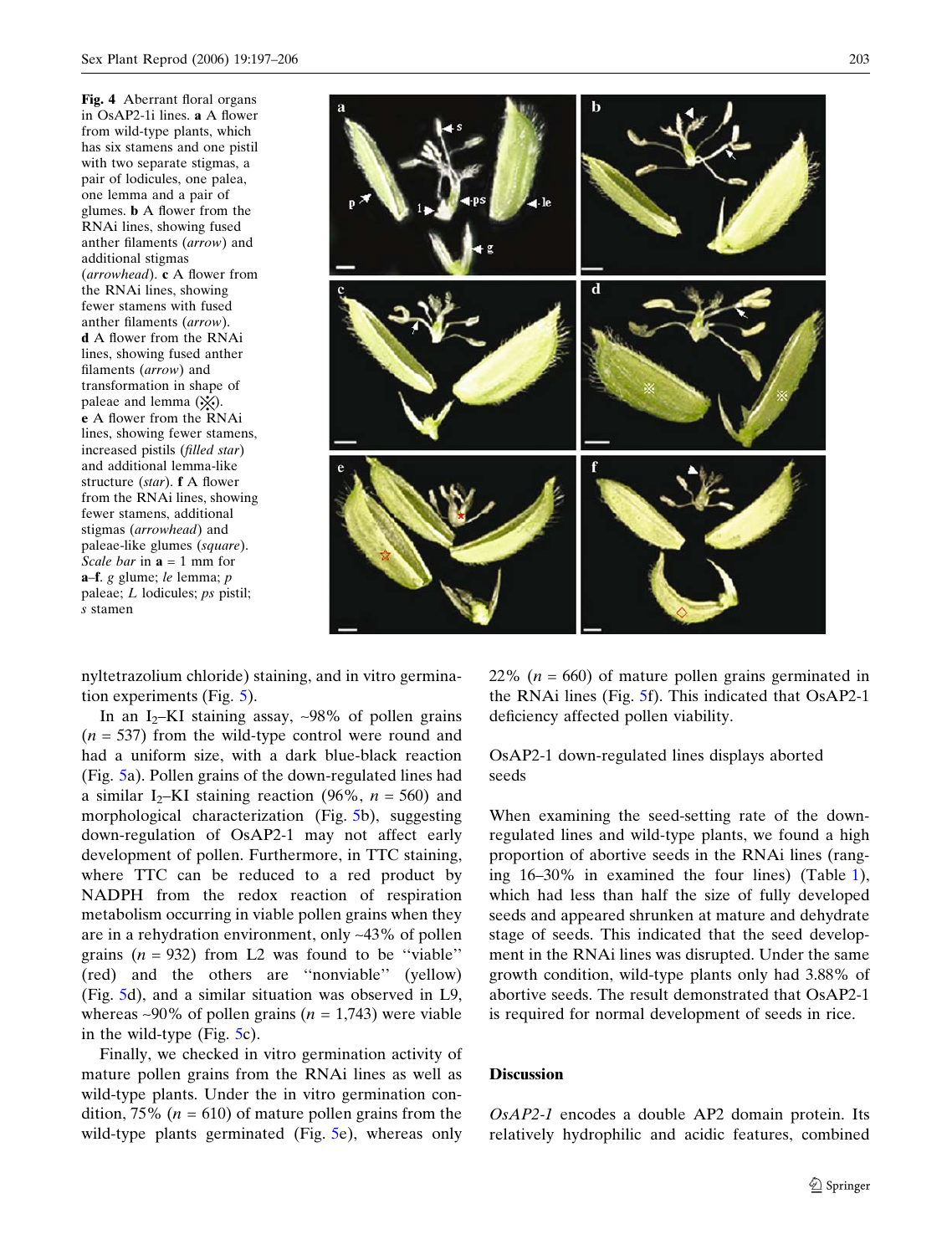<span id="page-7-0"></span>Fig. 5 Pollen viability of OsAP2-1i lines is severely affected. Viability of mature pollen grains from wild-type (a, c, e) and the RNAi lines (data only shown for L2) (b, d, f) were examined with  $I_2$ –KI staining  $(a, b)$ , TTC staining  $(c, d)$  and in vitro germination experiments (e, f). Scale bars in  $\mathbf{a} = 50 \ \mu \text{m}$ for  $(a)$  to  $(f)$ , t pollen tubes



with the presence of nuclear-targeting motif, suggest that this protein has a potential nucleus-localizing function. The serine- and glutamine-rich motifs identified in OsAP2-1 are also present in the Arabidopsis ANT protein and some other transcriptional factor, and have been proposed to act as transcriptional activation domains (Elliott et al. [1996](#page-8-0)). A recent study (Ye et al. [2004\)](#page-9-0) has isolated a partial cDNA sequence (AJ575217) encoding N-terminal part of OsAP2-1 by yeast two hybridization. The partial polypeptides have an ability to activate transcription of reporter gene in this yeast-based system (Ye et al. [2004\)](#page-9-0). This suggests that OsAP2-1 may act as a transcriptional regulator in rice.

OsAP2-1 displayed amino acid sequence similarity with the present known members of AP2 group, such as AtAP2 (Jofuku et al. [1994\)](#page-8-0), AtANT (Klucher et al. [1996;](#page-8-0) Elliott et al. [1996](#page-8-0)), NtANT (Rieu et al. [2005\)](#page-9-0), BBM (Boutilier et al. [2002](#page-8-0)), ZmIDS1 (Chuck et al. [1998\)](#page-8-0) and ZmGL15 (Moose and Sisco [1996](#page-9-0)), in the two domains and the linker between them (Fig. [1\)](#page-3-0). Outside the AP2 domain region there is little sequence similarity between OsAP2-1 and each of these proteins. The key amino acids in the AP2 domains and the linker required for AtAP2 and AtANT function, identified by mutation analysis (Jofuku et al. [1994](#page-8-0); Klucher et al. [1996](#page-8-0)), are nonviable in OsAP2-1 (Fig. [1\)](#page-3-0). This indicated that OsAP2-1 is a new member of AP2 group. Furthermore, Like AtANT and BnBBM, OsAP2-1 contains a 12-AA stretch in its first AP2 domain, but the stretch is absent in AtAP2, ZmGL12 and ZmIDS1 (Fig. [1\)](#page-3-0). A phylogenetic analysis reveals that OsAP2-1 tends to group with AtANT, NtANT and BnBBM, indicating OsAP2-1 may be an ANT/BBM-like protein.

We obtained OsAP2-1 down-regulated lines mediated by RNAi. The down-regulated lines contained severely down-regulated OsAP2-1 transcripts and displayed abnormal floral organs including the modified palea, lemmas and glumes in shape, additional lemmalike organs, additional pistil or stigma and a decrease in stamen number (Fig. [4\)](#page-6-0), similar to those of Arabidopsis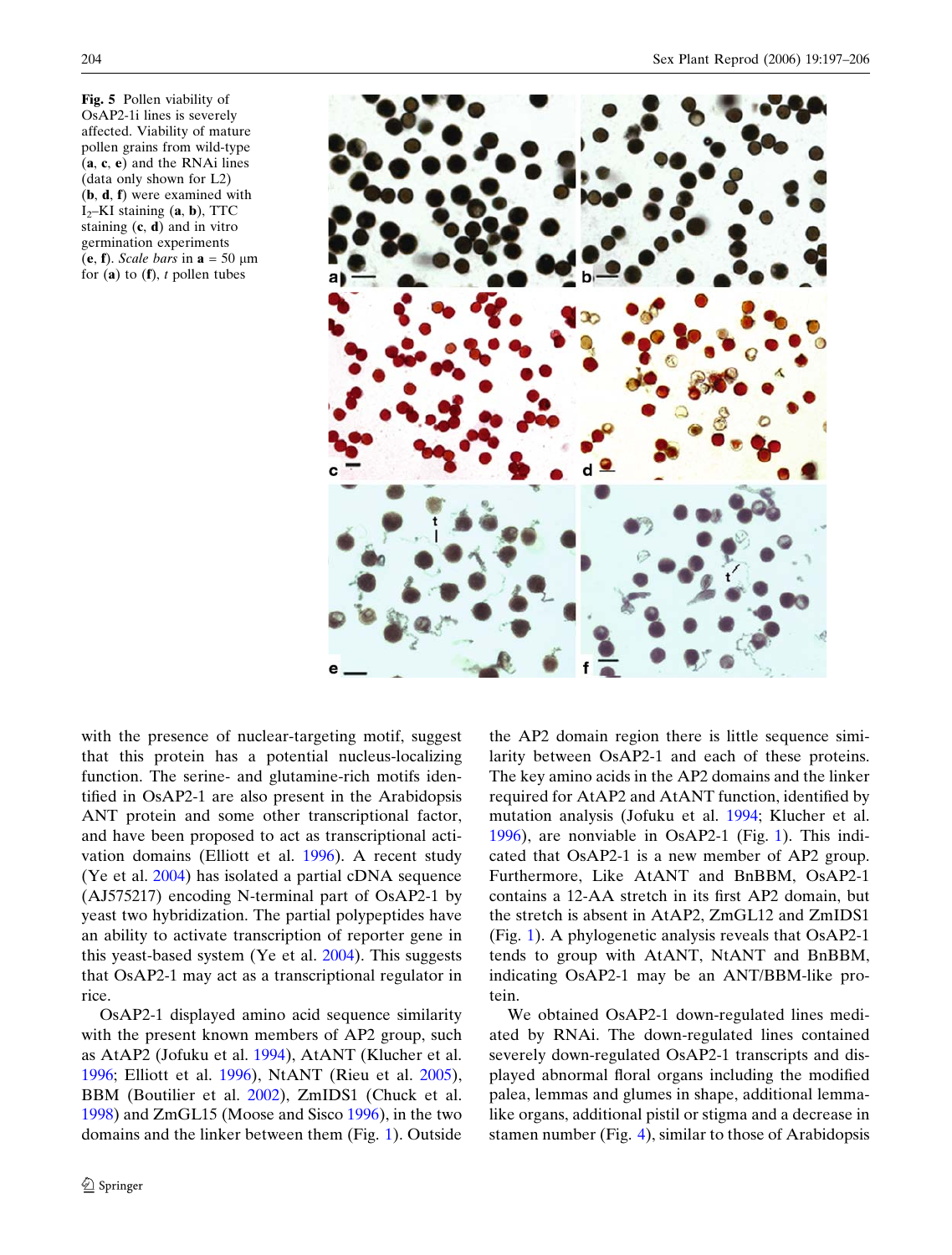<span id="page-8-0"></span>ant mutants and ap2 mutants (Jofuku et al. 1994; Klucher et al. 1996; Elliott et al. 1996). This indicates that OsAP2-1 is required for floral organ development in rice. However, the fused anther filaments in OsAP2-1 RNAi lines were not observed in the two arabidopsis mutants (Jofuku et al. 1994; Klucher et al. 1996; Elliott et al. 1996). These phenotypes including fused anther filaments, fewer stamens and more than one carpel observed in the down-regulated lines indicate the possible roles of OsAP2-1 in controlling floral meristem determinacy.

Besides abnormal floral organs, the OsAP2-1 downregulated lines also showed decreased seed-setting rate. Although stamen number in the down-regulated lines was reduced, the surviving stamens appeared to give rise to a similar amount of pollen grains to those from wild-type plants. However, most of mature pollen grains from the down-regulated lines were metabolically nonviable and unable to germinate (Fig. [5](#page-7-0)). RT-PCR analyses revealed that the gene was expressed in the examined flowers from meiotic stage of male meiocytes to biuncleate pollen stage, and mature pollen grains. Taken together, these results indicate that OsAP2-1 is involved in pollen development. Further experiment is necessary to examine how this gene affects pollen development.

Furthermore, the down-regulated lines had a higher proportion of abortive seeds. A previous expression pattern analysis of the gene in developing rice seed has revealed that OsAP2-1 transcripts were accumulated preferentially in early developing seeds (Ye et al. [2004\)](#page-9-0). Taken together, these results suggest that the gene is required for seed development. A recent study revealed that AtAP2 and BnBBM have roles in promoting cell proliferation and morphogenesis during embryogenesis. The high similarity between AP2 domain region of OsAP2-1 and BBM (60% identity) suggest that abortive seeds in the down-regulated lines may result from disrupted cell proliferation and/or morphogenesis of fertilized ovaries. However, the present results do not exclude the possibility that abortive seeds come from the enlargement of unfertilized carpels.

In summary, we have isolated two AP2 domain proteins from rice, OsAP2-1. This protein is more closed to AtANT, NtANT and BnBBM proteins in the region spanning the two AP2 domains. Furthermore we obtained OsAP2-1 RNAi lines, whose endogenous OsAP2-1 transcripts were severely down-regulated. These down-regulated lines displayed abnormal floral organs and abortive seeds. Our results also revealed that down-regulation of OsAP2-1 in the RNAi lines led to decreased pollen viability and germination activity.

Acknowledgments The research was supported by grants from NSFC (No 30370138) and The Chinese Ministry of Sciences and Technology (Nos: 2005CB120802 and 2005CB120804).

#### References

- Boutilier K, Offringa R, Sharma VK, Kieft H, Ouellet T, Zhang L, Hattori J, Liu CM, van Lammeren AAM, Miki BLA, Custers JBM, van Lookeren Campagne MM (2002) Ectopic expression of BABY BOOM triggers a conversion from vegetative to embryonic growth. Plant Cell 14:1737–1749
- Bowman JL, Meyerowitz EM (1991) Genetic control of pattern formation during flower development in Arabidopsis. Symp Soc Exp Biol 45:89–115
- Chuang CF, Meyerowitz EM (2000) Specific and heritable genetic interference by double-stranded RNA in Arabidopsis thaliana. Proc Natl Acad Sci USA 97:4985–4990
- Chuck G, Meeley RB, Hake S (1998) The control of maize spikelet meristem fate by the *APETALA2*-like gene indeterminate spikelet1. Genes Dev 12:1145–1154
- Ding ZJ, Wang T, Chong K, Bai SN (2001) Isolation and characterization of OsDMC1, the rice homologue of the yeast DMC1 gene essential for meiosis. Sex Plant Reprod 13:285– 288
- Dubouzet JG, Sakuma Y, Ito Y, Kasuga M, Dubouzet EG, Miura S, Seki M, Shinozaki K, Yamaguchi-Shinozaki K (2003) OsDREB genes in rice, Oryza sativa L., encode transcription activators that function in drought-, high-saltand cold-responsive gene expression. Plant J 33:751–763
- Elliott RC, Betzner AS, Huttner E, Oakes MP, Tucker WQJ, Gerentes D, Perez P, Smyth DR (1996) AINTEGUMEN-TA, an APETALA2-like gene of Arabidopsis with pleiotropic roles in ovule development and floral organ growth. Plant Cell 8:155–168
- Gutterson N, Reuber TL (2004) Regulation of disease resistance pathways by AP2/ERF transcription factors. Curr Opin Plant Biol 7:465–471
- Haake V, Cook D, Riechmann JL, Pineda O, Thomashow MF, Zhang JZ (2002) Transcription factor CBF4 is a regulator of drought adaptation in Arabidopsis. Plant Physiol 130:639– 648
- Hiei Y, Ohta S, Komari T, Kumashiro T (1994) Efficient transformation of rice (Oryza sativa L.) mediated by Agrobacterium and sequence analysis of the boundaries of the T-DNA. Plant J 6:271–282
- Jofuku KD, den Boer BGW, Van Montagu M, Okamuro JK (1994) Control of Arabidopsis flower and seed development by the homeotic gene APETALA2. Plant Cell 6:1211–1225
- Jofuku KD, Omidyar PK, Gee Z, Okamuro JK (2005) Control of seed mass and seed yield by the floral homeotic gene A-PETALA2. Proc Natl Acad Sci USA 102:3117–3122
- Klucher KM, Chow H, Reiser L, Fischer RL (1996) The AIN-TEGUMENTA gene of Arabidopsis required for ovule and female gametophyte development is related to the floral homeotic gene *APETALA2*. Plant Cell 8:137-153
- Kohli A, Twyman RM, Abranches R, Wegel E, Stoger E, Christou P (2003) Transgene integration, organization and interaction in plants. Plant Mol Biol 52:247–258
- Kunst L, Klenz JE, Martinez-Zapater J, Haughn GW (1989) AP2 gene determines the identity of perianth organs in flowers of Arabidopsis thaliana. Plant Cell 1:1195–1208
- Liu Q, Kasuga M, Sakuma Y, Abe H, Miura S, Yamaguchi-Shinozaki Y, Shinozaki K (1998) Two transcription factors, DREB1 and DREB2, with an EREBP/AP2 DNA binding